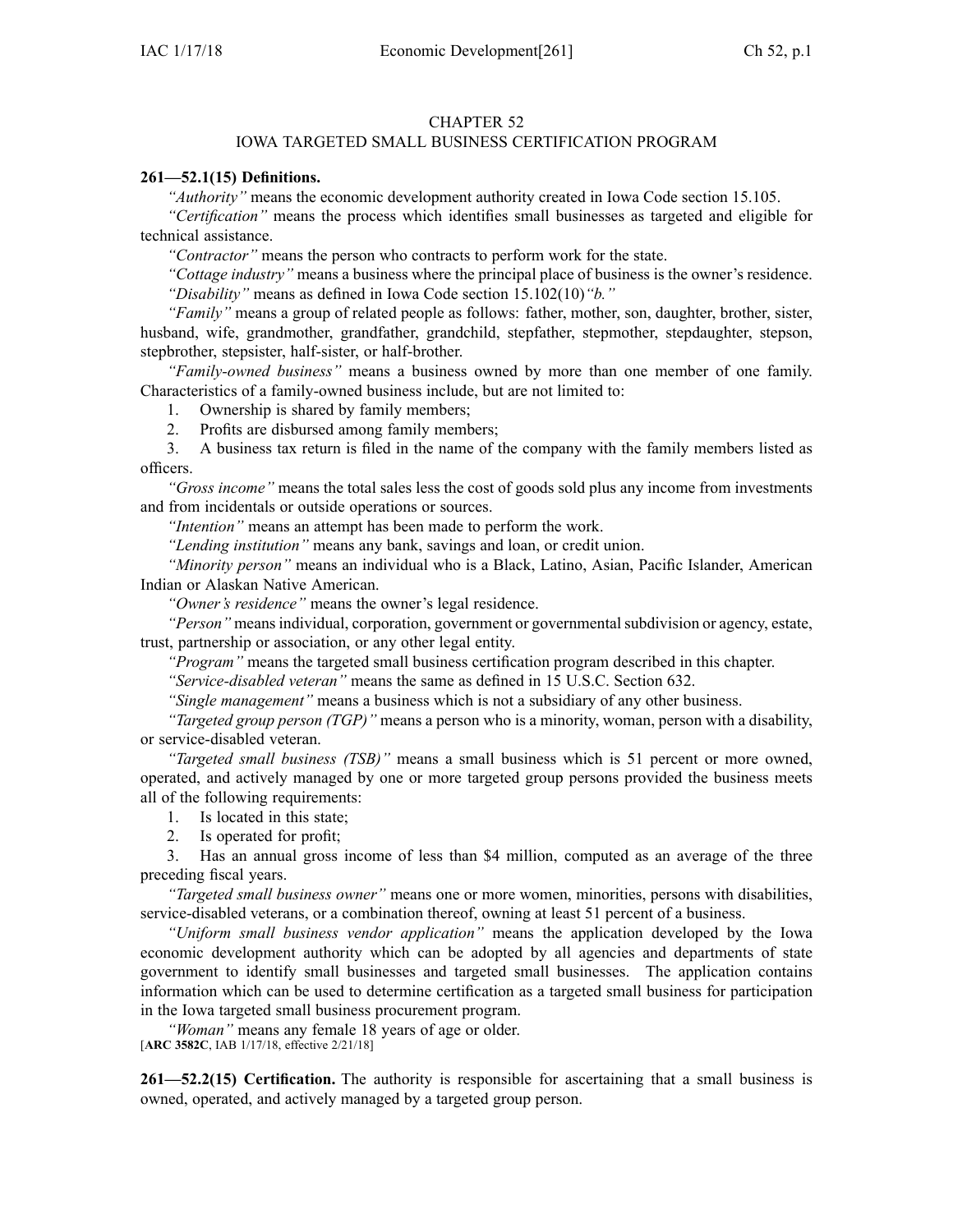**52.2(1)** Regular certification. Before <sup>a</sup> small business can participate in the Iowa targeted small business program, it must be certified by the authority.

*a.* The authority shall review applications from small businesses to determine whether they are eligible to participate in the program.

*b.* Certification means the authority has determined that the business meets eligibility standards.

*c.* Applications for the targeted small business certification are available by contacting the authority or by visiting the authority's website:

Iowa Economic Development Authority

200 East Grand Avenue

Des Moines, Iowa 50309

(515)725-3000

[www.iowaeconomicdevelopment.com](http://www.iowaeconomicdevelopment.com)

*d.* Applicants shall receive written notification of the authority's decision.

**52.2(2)** Recertification. Certified businesses shall submit verification of continued eligibility to the authority at least every two years.

*a.* The application for recertification will be provided by the authority.

*b.* Other documents will be requested to verify the continuing eligibility of the business.

**52.2(3)** Information required in application. Various and specific documentation may be required by the authority during the certification or recertification process. Each business shall provide relevant information upon the authority's reques<sup>t</sup> in order to be considered for certification or recertification. Applications shall be signed by an authorized representative of the business. An authorization to release information is par<sup>t</sup> of each application and shall be signed by the applicant. This signature shall be notarized.

**52.2(4)** A business may reapply upon proof of compliance with TSB certification standards. Any company that is denied certification or decertified for any reason bears the burden of proving that all deficiencies previously cited have been corrected. Corrections shall be in accordance with requirements governing the targeted small business program. The burden of proof to recertify <sup>a</sup> business is the responsibility of the owner of that business.

**52.2(5)** The business shall notify the authority within 30 days following <sup>a</sup> change in ownership or control of <sup>a</sup> certified business. A new application shall be filed showing the change and must be accompanied by sufficient documentation to determine whether the business continues to be eligible to participate in the TSB program.

**52.2(6)** An applicant for certification as an Iowa targeted small business may indicate in writing that <sup>a</sup> similar application is pending with an agency other than the authority. When the authority considers another certification process equal to or more stringent than the process described in these rules, an applicant may submit the information required for the other process. The authority may certify <sup>a</sup> business as <sup>a</sup> TSB based on copies of the information provided to another agency. The Iowa application for certification as <sup>a</sup> TSB may still be required. Certification as <sup>a</sup> targeted small business in Iowa is granted only by the authority. Certification by any other entity does not ensure certification as <sup>a</sup> targeted small business in Iowa.

**52.2(7)** Disability determinations.

*a. Person with <sup>a</sup> disability.* In order to be considered <sup>a</sup> person with <sup>a</sup> disability for the purpose of the TSB program, the person must qualify and receive certification as having <sup>a</sup> disability from <sup>a</sup> licensed medical physician or must have been found eligible for vocational rehabilitation services by the department of education, division of vocational rehabilitation services, or by the department for the blind.

*b. Service-disabled veteran.* In order to be considered <sup>a</sup> service-disabled veteran for the purpose of the TSB program, the person must provide written verification from the Veterans Administration or the U.S. Department of Defense of <sup>a</sup> service-connected disability, as defined in 38 U.S.C. Section 101(16). [**ARC [3582C](https://www.legis.iowa.gov/docs/aco/arc/3582C.pdf)**, IAB 1/17/18, effective 2/21/18]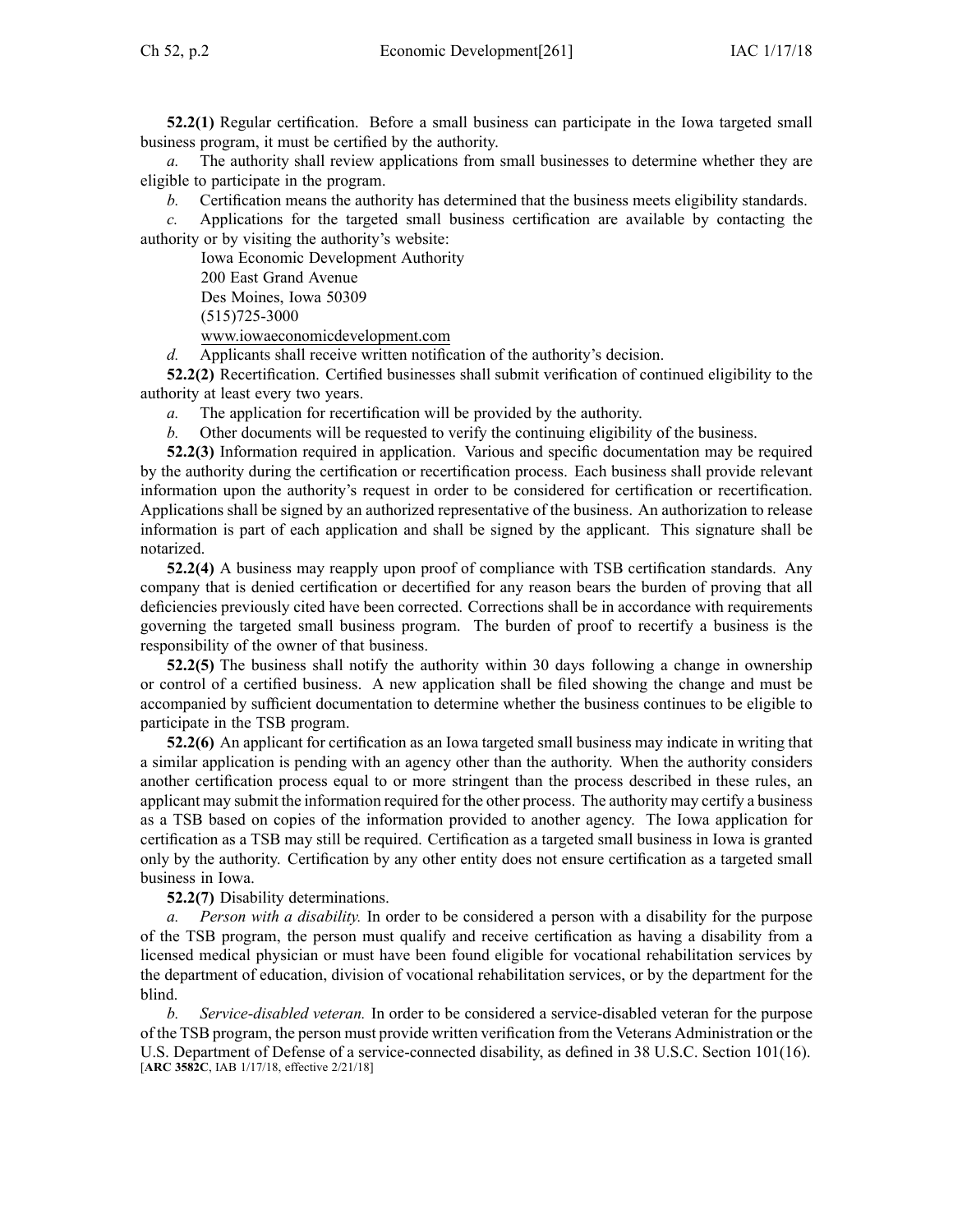**261—52.3(15) Description of application.** The TSB application requires information about the people who own, control, and manage the applicant business.

**52.3(1)** Names, current addresses, verification of targeted group status and the employer's federal identification number, if applicable, are required. The proportion of ownership of the business and the names of stockholders or owners must be included. Documents which establish financial responsibility may be required.

**52.3(2)** The authority may require the applicant to provide any information reasonably required to assess the applicant's eligibility for the program pursuan<sup>t</sup> to this chapter, including but not limited to information regarding the applicant's contracts, income, inventory, loans, personnel, payroll, taxes, and volume of business.

**52.3(3)** The information contained in the application may be reviewed by the applicant upon reques<sup>t</sup> to the Iowa Economic Development Authority, 200 East Grand Avenue, Des Moines, Iowa 50309; (515)725-3000. Material to be added to <sup>a</sup> file may be sent to the authority. [**ARC [3582C](https://www.legis.iowa.gov/docs/aco/arc/3582C.pdf)**, IAB 1/17/18, effective 2/21/18]

**261—52.4(15) Eligibility standards.** Pursuant to the authority of Iowa Code section [15.108\(7\)](https://www.legis.iowa.gov/docs/ico/section/2017/15.108.pdf), the authority has established standards to certify targeted small businesses. These standards are intended to indicate whether <sup>a</sup> business is owned, operated and actively managed by targeted group persons.

**52.4(1)** The applicant shall be an independent business. The following list describes elements of <sup>a</sup> business which indicate independent status.

*a.* The targeted group person owner(s) shall enjoy the customary incidents and profits of ownership and shall share in the risks commensurate with the owner's ownership interest. Independence of ownership shall be demonstrated by the substance rather than the form of the arrangements. Title and authority shall be commensurate with ownership and control.

*b.* The business shall be owned and operated by the same targeted group persons, <sup>a</sup> single management.

*c.* A board of directors and stockholders shall each have <sup>a</sup> membership comprised of at least 51 percen<sup>t</sup> targeted group persons.

*d.* The applicant business shall be compensated for facilities, inventory, equipment, labor, or other items which it owns and shares with any other business. Compensation shall not vary from common industry practice.

*e.* The targeted group person owner(s) shall have independent authority and ability to incur liability and to decide financial and policy questions. The business arrangements of owners, directors, officers or key employees with businesses which are not minority-, woman-, person with disability-, or service-disabled veteran-owned shall not vary from common industry practice. Each industry has practices which differ from other industries.

*f.* Independent authority and ability to hire and to fire all personnel shall be vested in the targeted group person owner(s).

*g.* Recognition of the business as <sup>a</sup> separate entity for tax or corporate purposes is not solely sufficient for certification as <sup>a</sup> targeted small business.

**52.4(2)** The targeted group person owner(s) shall make the business decisions for the business without any restrictions, either formal or informal. This includes, but is not limited to, bylaw provisions, partnership agreements, charter requirements for cumulative voting rights, or employment agreements.

**52.4(3)** The targeted group person owner(s) shall direct or cause the direction of the business. The owner(s) shall make day-to-day decisions as well as major decisions on managemen<sup>t</sup> policy and operation of the business. The authority will consider particular positions to determine who has major responsibility in <sup>a</sup> company. These people include, but are not limited to, those who:

- *a.* Hold any applicable license;
- *b.* Devote substantial time to the business;
- *c.* Supervise or direct the supervision of managemen<sup>t</sup> and field operations;
- *d.* Manage financial affairs;
- *e.* Prepare or approve bids or estimates;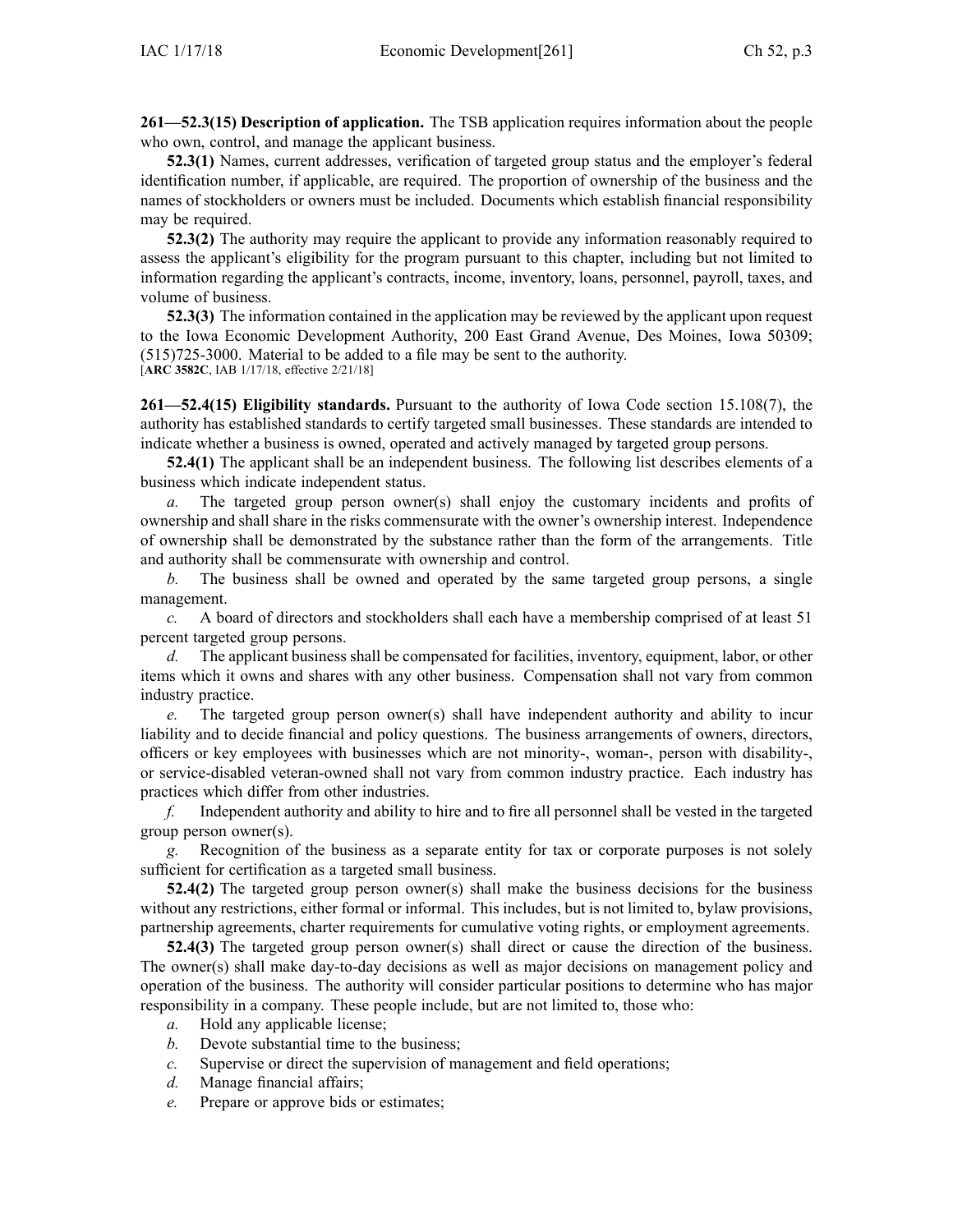*f.* Participate in price and bidding negotiations;

*g.* Make final decisions about staff and personnel;

*h.* Sign contracts and checks or authorize action on behalf of the business.

**52.4(4)** Any relationship between <sup>a</sup> TSB and <sup>a</sup> business which is not <sup>a</sup> TSB, but which has an interest in the TSB, shall be carefully reviewed to determine if the interest of the non-TSB conflicts with the ownership and control requirements of this rule.

**52.4(5)** The contributions of capital and expertise by the targeted group person owner(s) to acquire interest in the business shall be real and substantial.

*a.* The following list includes acceptable elements of ownership.

(1) Company documents, such as stock certificates, articles of incorporation, minutes of board meetings, partnership agreements, or income tax returns reflect targeted group person ownership;

(2) Independent contributions of capital are made by the targeted group person owner(s). Proof of this independent contribution of capital made by the targeted group person owner(s) to acquire interest in the business must accompany the certification application;

(3) Independent contributions of expertise are made by the targeted group person owner(s). The targeted group person owner(s) must have an overall understanding of, managerial and technical competence in, and expertise directly related to the type of business in which the firm is engaged and in the firm's operations. Generally, expertise limited to office management, administration, or bookkeeping functions unrelated to the activities of the business is insufficient to demonstrate control of the business;

(4) Independent risk of loss and share of profit by the targeted group person owner(s) is commensurate with the owner's proportion of ownership.

Fifty-one percent or more of securities which constitute ownership or control of a corporation for purposes of establishing it as <sup>a</sup> TSB shall be held directly by targeted group persons.

*c.* An inherited business may be eligible for targeted small business status. Capital contribution, expertise and experience in the inherited business are not required. All other standards apply.

*d.* Documentation may be required to prove compliance with all standards.

[**ARC [3582C](https://www.legis.iowa.gov/docs/aco/arc/3582C.pdf)**, IAB 1/17/18, effective 2/21/18]

**261—52.5(15) Special consideration.** In addition to the above standards, the authority may consider other circumstances to determine eligibility. Consideration of other circumstances is intended to ensure that only bona fide targeted group person-owned businesses are certified.

**52.5(1)** A previous or continuing employer-employee relationship between presen<sup>t</sup> owners will be carefully reviewed to ensure that the employee-owner has substantial managemen<sup>t</sup> and decision-making responsibilities.

**52.5(2)** At the discretion of the authority, on-site audits may be conducted to determine eligibility. [**ARC [3582C](https://www.legis.iowa.gov/docs/aco/arc/3582C.pdf)**, IAB 1/17/18, effective 2/21/18]

**261—52.6(15) Family-owned business.** Businesses which are owned and operated by one or more members of the same family will be closely scrutinized to determine whether the targeted group person identified as the owner of 51 percen<sup>t</sup> or more of the business does in fact set policy and make day-to-day and long-term decisions for the operation and managemen<sup>t</sup> of the business.

**52.6(1)** If any of the circumstances below prevail, the business shall be considered <sup>a</sup> family-owned business. Nontargeted group person family-owned businesses are not eligible for certification astargeted small businesses in Iowa. Any characteristic listed below may be cause to deny targeted small business status. This list is not to be construed as complete.

- *a.* If <sup>a</sup> nontargeted group person family member:
- (1) Is chief executive officer or president;
- (2) Provides the expertise to conduct the business;
- (3) Transfers ownership to the targeted group person owner for less than fair market value;

(4) Receives compensation equal to or greater than the targeted group person owner, not commensurate with their ownership;

(5) Provides occupational services for the business for less than fair market value;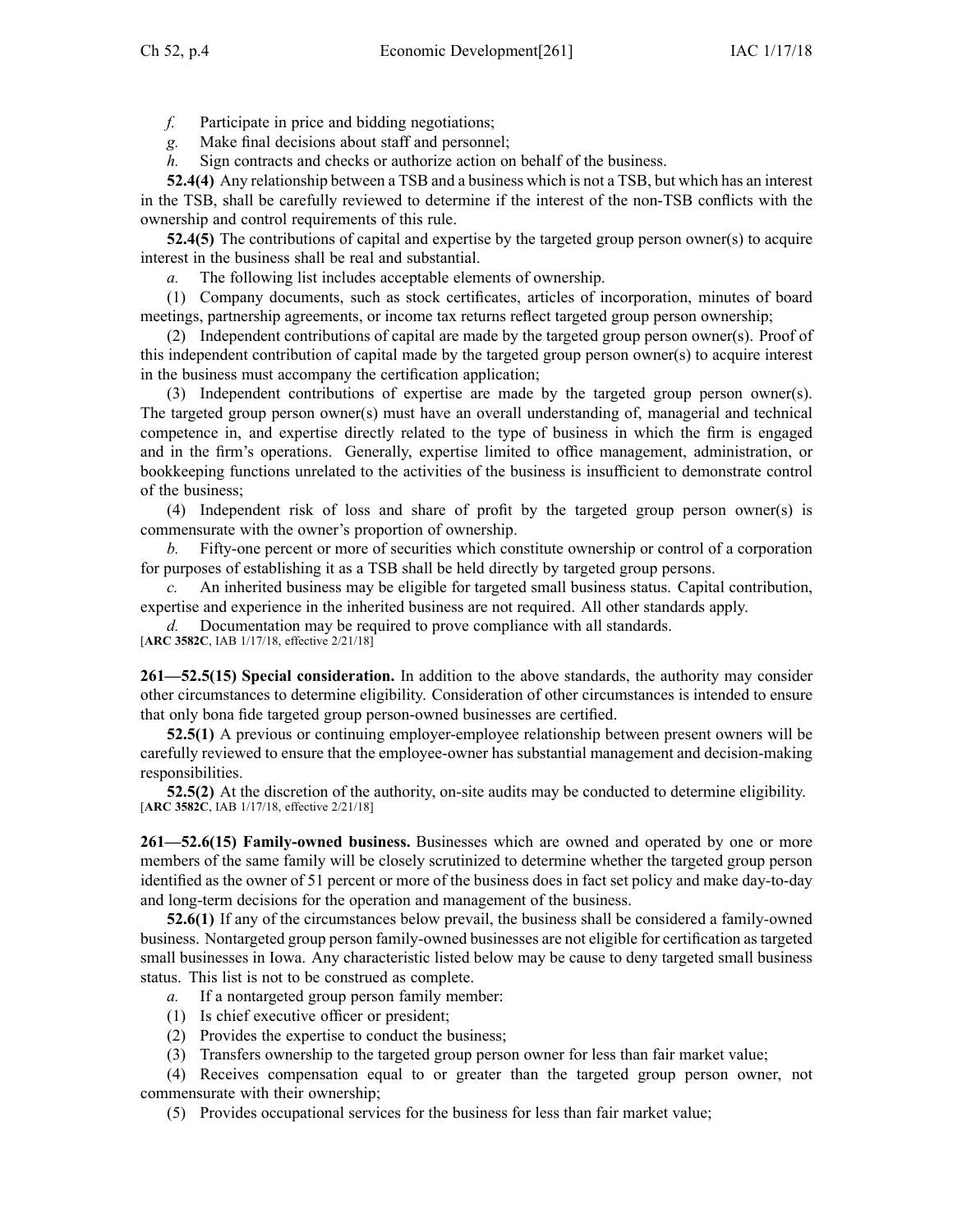(6) Possesses powers equal to or greater than the targeted group person owner to direct managemen<sup>t</sup> and operations.

*b.* If the targeted group person owner:

(1) Is represented to those outside the business as not possessing the final authority to direct the operations and managemen<sup>t</sup> of the business;

(2) Cannot document the date upon which the nontargeted group person family member was hired.

*c.* A recent transfer of ownership by <sup>a</sup> nontargeted group person family member to <sup>a</sup> targeted group person will be reviewed to determine if the previous owner is still the principal decision maker on policy or actually manages the existing business. Transfers in the pas<sup>t</sup> two years are considered recent, and these businesses shall not be certified, unless evidence substantiating the transfer is received and approved.

**52.6(2)** If <sup>a</sup> lending institution requires <sup>a</sup> signature other than the TSB owner's, another person may sign. When this happens, the owner must have the experience and expertise to own and operate the business. If <sup>a</sup> nontargeted group person family member has the expertise and has cosigned for business loans, the business is not eligible.

[**ARC [3582C](https://www.legis.iowa.gov/docs/aco/arc/3582C.pdf)**, IAB 1/17/18, effective 2/21/18]

**261—52.7(15) Cottage industry.** A cottage industry business may be eligible for certification as <sup>a</sup> TSB. **52.7(1)** Characteristics of these businesses include, but are not limited to:

*a.* At least 51 percen<sup>t</sup> of business equipment shall be owned by targeted group persons.

*b.* Business risks and profits shall be borne by the targeted group person owner(s) proportionate to the owner's ownership.

**52.7(2)** The intent of targeting some small businesses is to identify those businesses which have been traditionally excluded from economic growth. Therefore, for <sup>a</sup> cottage industry business, the residence and any adjacent outbuildings used by the cottage industry may be owned jointly with other family members.

**52.7(3)** All other TSB eligibility standards apply to the cottage industry.

[**ARC [3582C](https://www.legis.iowa.gov/docs/aco/arc/3582C.pdf)**, IAB 1/17/18, effective 2/21/18]

**261—52.8(15) Decertification.** A business shall be decertified by the authority if it is determined the business no longer complies with the requirements of the TSB program or its owners cannot be located by the authority.

**52.8(1)** Written notice of the intent to revoke certification shall be provided when the authority determines there is reasonable cause to believe <sup>a</sup> business does not comply. Notice shall be sent by U.S. mail at least 20 days before decertification is effective.

**52.8(2)** If the authority sends <sup>a</sup> letter by first-class mail to the last-known address provided to the authority by the TSB and it is returned as undeliverable, this is considered to be grounds for decertification.

**52.8(3)** Decertification procedures may be initiated by the authority or after the investigation of <sup>a</sup> complaint filed by the general public. A reques<sup>t</sup> for an investigation from the public must be written and shall specify the reason(s) why the certified targeted small business no longer complies with these rules. Supporting documentation may be attached to the request.

**52.8(4)** Eligibility to participate in the TSB program continues until the final decision is issued by the authority.

[**ARC [3582C](https://www.legis.iowa.gov/docs/aco/arc/3582C.pdf)**, IAB 1/17/18, effective 2/21/18]

**261—52.9(15) Request for bond waiver.** A targeted small business seeking <sup>a</sup> performance, surety, or bid bond waiver shall submit <sup>a</sup> sworn statement that it is unable to secure <sup>a</sup> performance, surety, or bid bond because of lack of experience, lack of net worth, or lack of capital. Documentation will be requested from surety companies that the TSB is unable to obtain performance, surety, or bid bonding because of the lack of experience, lack of net worth, or lack of capital.

**52.9(1)** A waiver shall be applied only to <sup>a</sup> prime contract where the project or individual transaction does not exceed \$50,000, notwithstanding Iowa Code section [573.2](https://www.legis.iowa.gov/docs/ico/section/2017/573.2.pdf).